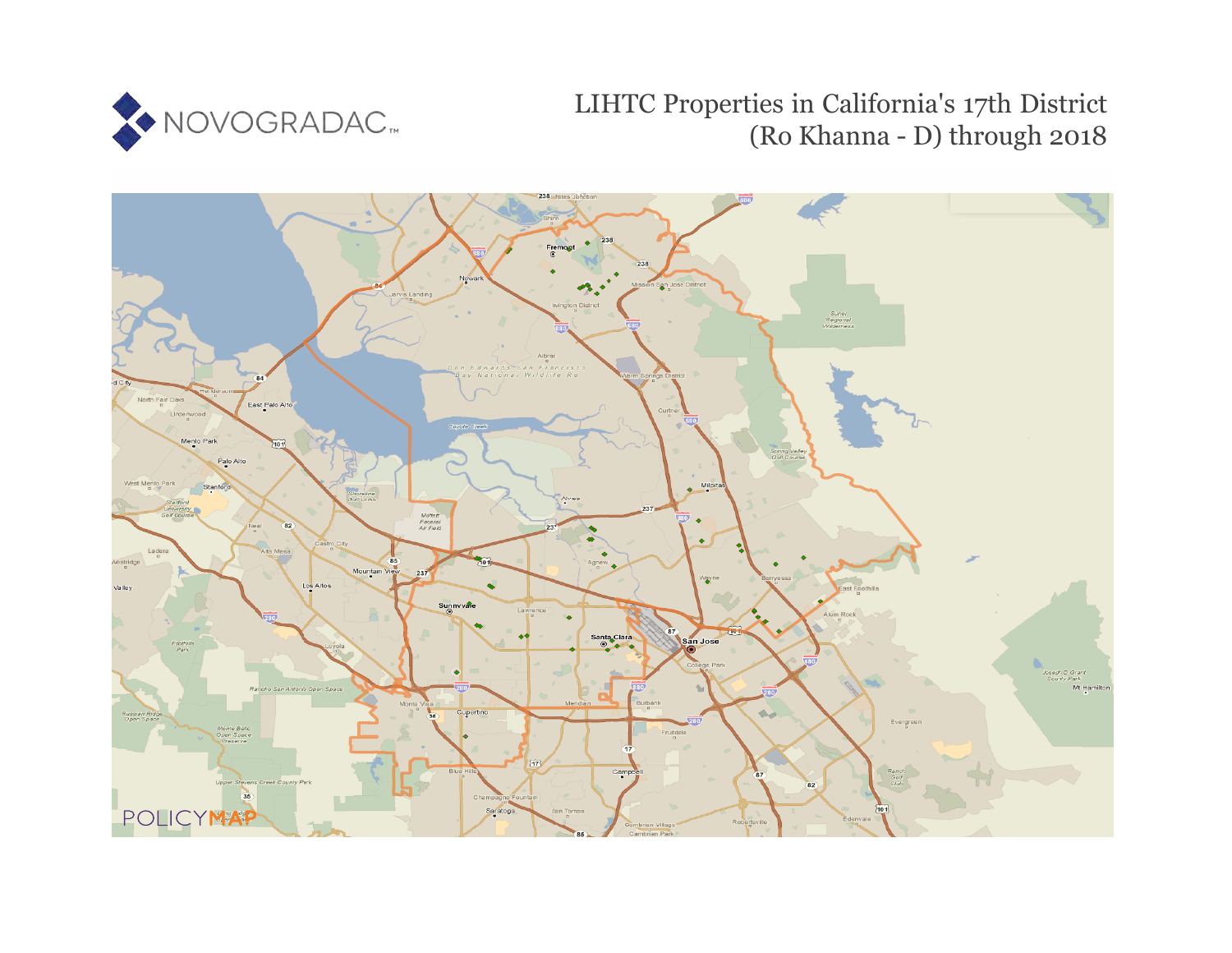| <b>Project Name</b>                      | <b>Address</b>                                   | City             | <b>State</b> | <b>Zip Code</b> | Nonprofit<br><b>Sponsor</b> | <b>Allocation</b><br>Year | <b>Annual</b><br><b>Allocated</b><br><b>Amount</b> | <b>Year Placed<br/>in Service</b> | <b>Construction Type</b> | <b>Total</b><br><b>Units</b> | Low<br><b>Income</b><br><b>Units</b> | <b>Rent or</b><br><b>Income</b><br><b>Ceiling</b> | <b>Credit</b><br><b>Percentage</b>       | Tax-<br><b>Exempt</b><br><b>Bond</b> | <b>HUD Multi-</b><br>Family<br><b>Financing/Rental</b><br><b>Assistance</b> |
|------------------------------------------|--------------------------------------------------|------------------|--------------|-----------------|-----------------------------|---------------------------|----------------------------------------------------|-----------------------------------|--------------------------|------------------------------|--------------------------------------|---------------------------------------------------|------------------------------------------|--------------------------------------|-----------------------------------------------------------------------------|
| <b>CREEKVIEW INN</b>                     | 965 LUNDY AVE SAN JOSE                           |                  | CA           | 95133           | Yes                         | 1997                      | \$114,059                                          | 1999                              | New Construction         | 25                           | 24                                   | $60\%$ AMGI                                       | $70\,\%$ present $\,$ No value           |                                      |                                                                             |
| ORCHARD GARDENS<br><b>APTS</b>           | 245W<br><b>WEDDELL DR</b>                        | <b>SUNNYVALE</b> | CA           | 94089           | $\mathbf{No}$               | 1998                      | \$166,436                                          | 1999                              | Acquisition and Rehab 62 |                              | 61                                   | 60% AMGI                                          | $30$ % present $\,$ $\rm Yes$<br>value   |                                      |                                                                             |
| OROYSOM VILLAGE                          | 43280 BRYANT<br><b>TER</b>                       | <b>FREMONT</b>   | CA           | 94539           | Yes                         | 1997                      | \$657,779                                          | 1999                              | <b>New Construction</b>  | 60                           | 59                                   | 60% AMGI                                          | $70$ % present $\,$ No value             |                                      |                                                                             |
| <b>BORREGAS COURT</b>                    | 101 W WEDDELL $_{\rm SUNNYVALE}$<br>DR           |                  | CA           | 94089           | No                          | 1997                      | \$313,797                                          | 1999                              | New Construction         | 193                          | 192                                  | 60% AMGI                                          | $30\,\%$ present $\,$ $\rm Yes$<br>value |                                      |                                                                             |
| BETTY ANN GARDENS 941 LUNDY AVE SAN JOSE |                                                  |                  | CA           | 95133           | $\mathbf{No}$               | 2002                      | \$654,931                                          | 2003                              | New Construction         | 76                           | 75                                   | $60\%$ AMGI                                       | $30\,\%$ present $\,$ Yes value          |                                      |                                                                             |
| <b>GLEN HAVEN APTS</b>                   | $4262$ CENTRAL $\_$ FREMONT<br>AVE               |                  | CA           | 94536           | No                          | 2002                      | \$317,843                                          | 2003                              | Acquisition and Rehab 81 |                              | 56                                   | 60% AMGI                                          | $30\,\%$ present $\,\mathrm{Yes}$ value  |                                      |                                                                             |
| <b>JOHN BURNS</b><br><b>GARDENS</b>      | 820 AGNEW RD SANTA CLARA                         |                  | CA           | 95054           | $\mathbf{N}\mathbf{o}$      | 2001                      | \$590,332                                          | 2003                              | <b>New Construction</b>  | 100                          | 99                                   | 60% AMGI                                          | $30\,\%$ present $\,$ Yes value          |                                      |                                                                             |
| <b>RIVERTOWN APTS</b>                    | 1340 HOPE DR SANTA CLARA                         |                  | CA           | 95054           | No                          | 2001                      | \$824,378                                          | 2003                              | New Construction         | 100                          | $\bf{99}$                            | 60% AMGI                                          | $30\,\%$ present $\,$ $\rm Yes$<br>value |                                      |                                                                             |
| RIVERWOOD GROVE                          | 2150 TASMAN<br><b>DR</b>                         | SANTA CLARA      | CA           | 95054           | $\rm No$                    | 2001                      | \$603,431                                          | 2003                              | New Construction         | 71                           | 70                                   | <b>60% AMGI</b>                                   | $30\,\%$ present $\,$ Yes value          |                                      |                                                                             |
| RIVERWOOD PLACE                          | $5090$ LICK MILL $\;$ SANTA CLARA<br><b>BLVD</b> |                  | CA           | 95054           | Yes                         | 2001                      | \$1,298,210                                        | 2003                              | <b>New Construction</b>  | 148                          | 146                                  | 60% AMGI                                          | $70$ % present $\,$ No value             |                                      |                                                                             |
| TERRAMINA SQUARE<br><b>FAMILY APTS</b>   | 410 N WHITE<br>$\mathbf{R}\mathbf{D}$            | SAN JOSE         | CA           | 95127           | $\mathbf{N}\mathbf{o}$      | 2001                      | \$1,208,360                                        | 2003                              | New Construction         | 157                          | 156                                  | 60% AMGI                                          | $30\,\%$ present $\,$ Yes value          |                                      |                                                                             |
| <b>GATEWAY SANTA</b><br><b>CLARA</b>     | 1000 EL<br><b>CAMINO REAL</b>                    | SANTA CLARA      | CA           | 95050           | No                          | 2003                      | \$359,382                                          | 2004                              | New Construction         | 42                           | 41                                   | 60% AMGI                                          | $30\,\%$ present $\,$ Yes value          |                                      |                                                                             |
| RINCON DE LOS<br><b>ESTEROS</b>          | 1780 OLD<br><b>OAKLAND RD</b>                    | <b>SAN JOSE</b>  | ${\rm CA}$   | 95131           | No                          | 1994                      | \$2,225,636                                        | 1994                              | <b>New Construction</b>  | 246                          | 246                                  | 60% AMGI                                          | $70\,\%$ present $\,$ No value           |                                      |                                                                             |

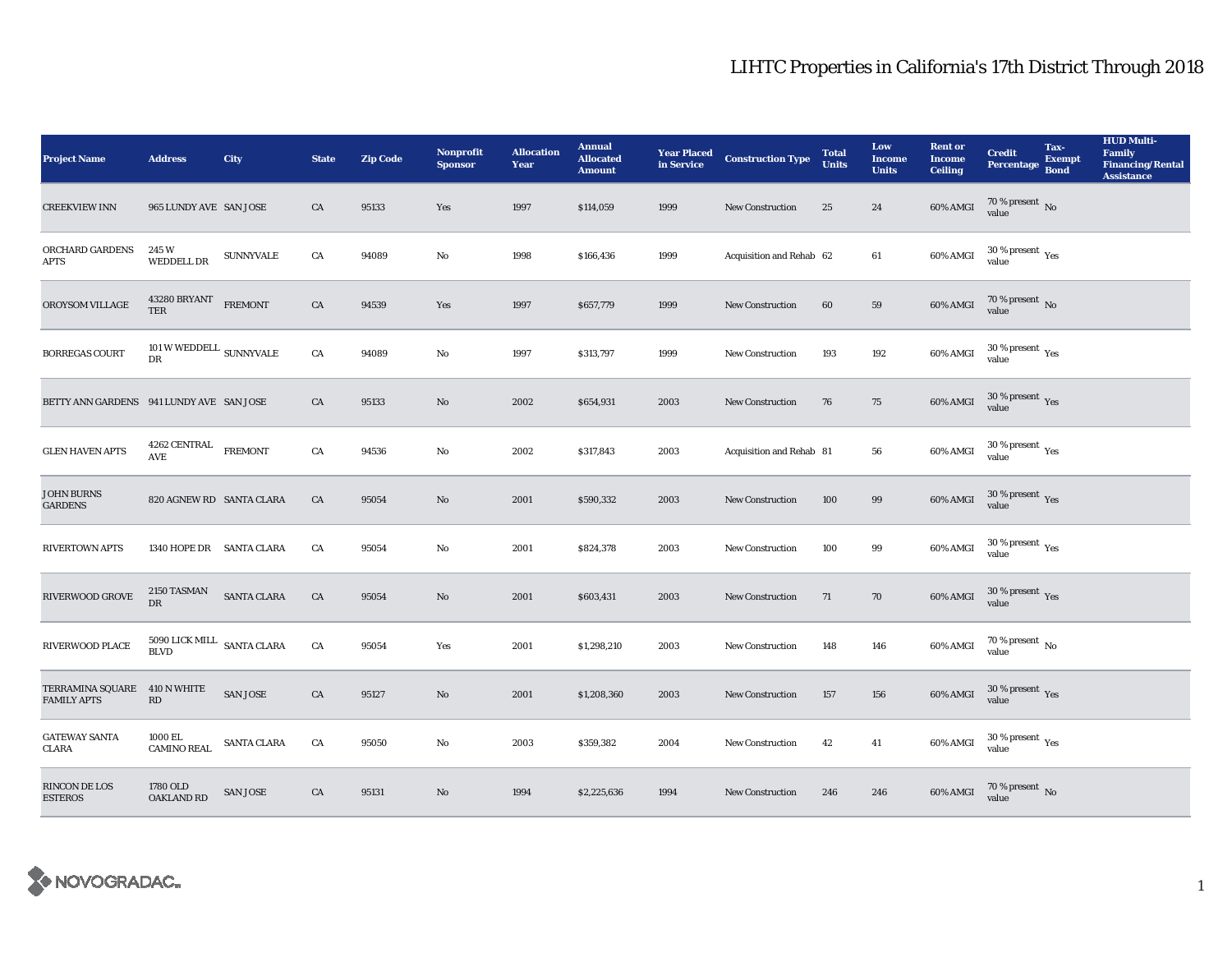| <b>Project Name</b>                               | <b>Address</b>                                            | City               | <b>State</b> | <b>Zip Code</b> | <b>Nonprofit</b><br><b>Sponsor</b> | <b>Allocation</b><br>Year | <b>Annual</b><br><b>Allocated</b><br><b>Amount</b> |                      | <b>Year Placed Construction Type</b><br>in Service | <b>Total</b><br><b>Units</b> | Low<br><b>Income</b><br><b>Units</b> | <b>Rent or</b><br><b>Income</b><br><b>Ceiling</b> | <b>Credit</b><br><b>Percentage</b>        | Tax-<br><b>Exempt</b><br><b>Bond</b> | <b>HUD Multi-</b><br><b>Family</b><br><b>Financing/Rental</b><br><b>Assistance</b> |
|---------------------------------------------------|-----------------------------------------------------------|--------------------|--------------|-----------------|------------------------------------|---------------------------|----------------------------------------------------|----------------------|----------------------------------------------------|------------------------------|--------------------------------------|---------------------------------------------------|-------------------------------------------|--------------------------------------|------------------------------------------------------------------------------------|
| <b>CARROLL INN</b>                                | 174 CARROLL ST SUNNYVALE                                  |                    | CA           | 94086           | No                                 | 1993                      | \$436,655                                          | 1994                 | <b>New Construction</b>                            | 121                          | 121                                  | 60% AMGI                                          | 70 % present $\,$ No $\,$<br>value        |                                      |                                                                                    |
| <b>BRACHER SENIOR</b>                             | 2665 S DR                                                 | <b>SANTA CLARA</b> | CA           | 95051           | No                                 | 1993                      | \$454,564                                          | 1995                 | New Construction                                   | 72                           | 71                                   | 60% AMGI                                          | $70$ % present $\,$ No value              |                                      |                                                                                    |
| <b>KLAMATH GARDENS</b>                            | 2051 KLAMATH SANTA CLARA<br>$\operatorname{\mathsf{AVE}}$ |                    | CA           | 95051           | No                                 | 1995                      | \$177,024                                          | 1996                 | <b>New Construction</b>                            | 17                           | ${\bf 16}$                           | 60% AMGI                                          | $70$ % present $\,$ No value              |                                      |                                                                                    |
| EHP SEQUIOA MANOR 40789<br>$\mathbf{L}\mathbf{P}$ | FREMONT BLVD FREMONT                                      |                    | CA           | 94538           |                                    | Insufficient<br>Data      | $\$0$                                              | Insufficient<br>Data | Not Indicated                                      | 80                           | $\mathbf 0$                          |                                                   | Not<br>Indicated                          |                                      |                                                                                    |
| EL RANCHO VERDE<br><b>APTS</b>                    | 303 CHECKERS<br>DR                                        | <b>SAN JOSE</b>    | ${\rm CA}$   | 95133           | $\mathbf{No}$                      | 2001                      | \$3,362,258                                        | 2000                 | Acquisition and Rehab 700                          |                              | 696                                  | 60% AMGI                                          | $30\,\%$ present $\rm \chi_{ES}$<br>value |                                      |                                                                                    |
| <b>ARBOR PARK</b><br><b>COMMUNITY</b>             | 899 N KING RD SAN JOSE                                    |                    | CA           | 95133           | Yes                                | 2000                      | \$621,352                                          | 2001                 | <b>New Construction</b>                            | 75                           | 59                                   | $60\%$ AMGI                                       | $70$ % present $\,$ No value              |                                      |                                                                                    |
| HOMESAFE SANTA<br>CLARA                           | 611 EL CAMINO SANTA CLARA<br><b>REAL</b>                  |                    | CA           | 95050           | No                                 | 2000                      | \$178,652                                          | 2001                 | New Construction                                   | 25                           | 24                                   | 60% AMGI                                          | 70 % present $\,$ No $\,$<br>value        |                                      |                                                                                    |
| <b>QUAIL HILLS</b>                                | $1260$ PIEDMONT $\,$ SAN JOSE RD                          |                    | CA           | 95132           | No                                 | 1999                      | \$669,033                                          | 2001                 | New Construction                                   | 96                           | 76                                   | $60\%$ AMGI                                       | $70\,\%$ present $\,$ No value            |                                      |                                                                                    |
| SOMERSET PARK APTS                                | $2747$ SOMERSET $\,$ SAN JOSE PARK CIR $\,$               |                    | ${\rm CA}$   | 95132           | No                                 | 1988                      | \$200,000                                          | 1988                 | Acquisition and Rehab 128                          |                              | 26                                   | $50\%$ AMGI                                       | $70$ % present $\,$ No $\,$<br>value      |                                      |                                                                                    |
| <b>HOMESTEAD PARK</b>                             | 1601 TENAKA PL SUNNYVALE                                  |                    | CA           | 94087           | No                                 | 2000                      | \$606,246                                          | 2001                 | Acquisition and Rehab 211                          |                              | 209                                  | 60% AMGI                                          | $30\,\%$ present $\,\mathrm{Yes}$ value   |                                      |                                                                                    |
| MONTEVISTA APTS                                   | 1001 S MAIN ST MILPITAS                                   |                    | CA           | 95035           | No                                 | 1997                      | \$532,124                                          | 1998                 | New Construction                                   | 303                          | 163                                  | 60% AMGI                                          | $30\,\%$ present $\,\mathrm{Yes}$ value   |                                      |                                                                                    |
| PARK VISTA APTS                                   | 1301<br><b>STEVENSON</b><br><b>BLVD</b>                   | <b>FREMONT</b>     | CA           | 94538           | No                                 | 1996                      | \$212,714                                          | 1998                 | <b>New Construction</b>                            | 60                           | 60                                   | 60% AMGI                                          | $30\,\%$ present $\,$ Yes value           |                                      |                                                                                    |
| <b>SIENA AT</b><br>RENAISSANCE                    | 4355<br>RENAISSANCE SAN JOSE<br>DR                        |                    | CA           | 95134           | No                                 | 1996                      | \$532,181                                          | 1998                 | <b>New Construction</b>                            | 637                          | 128                                  | <b>50% AMGI</b>                                   | $30$ % present $\,$ $\rm Yes$<br>value    |                                      |                                                                                    |

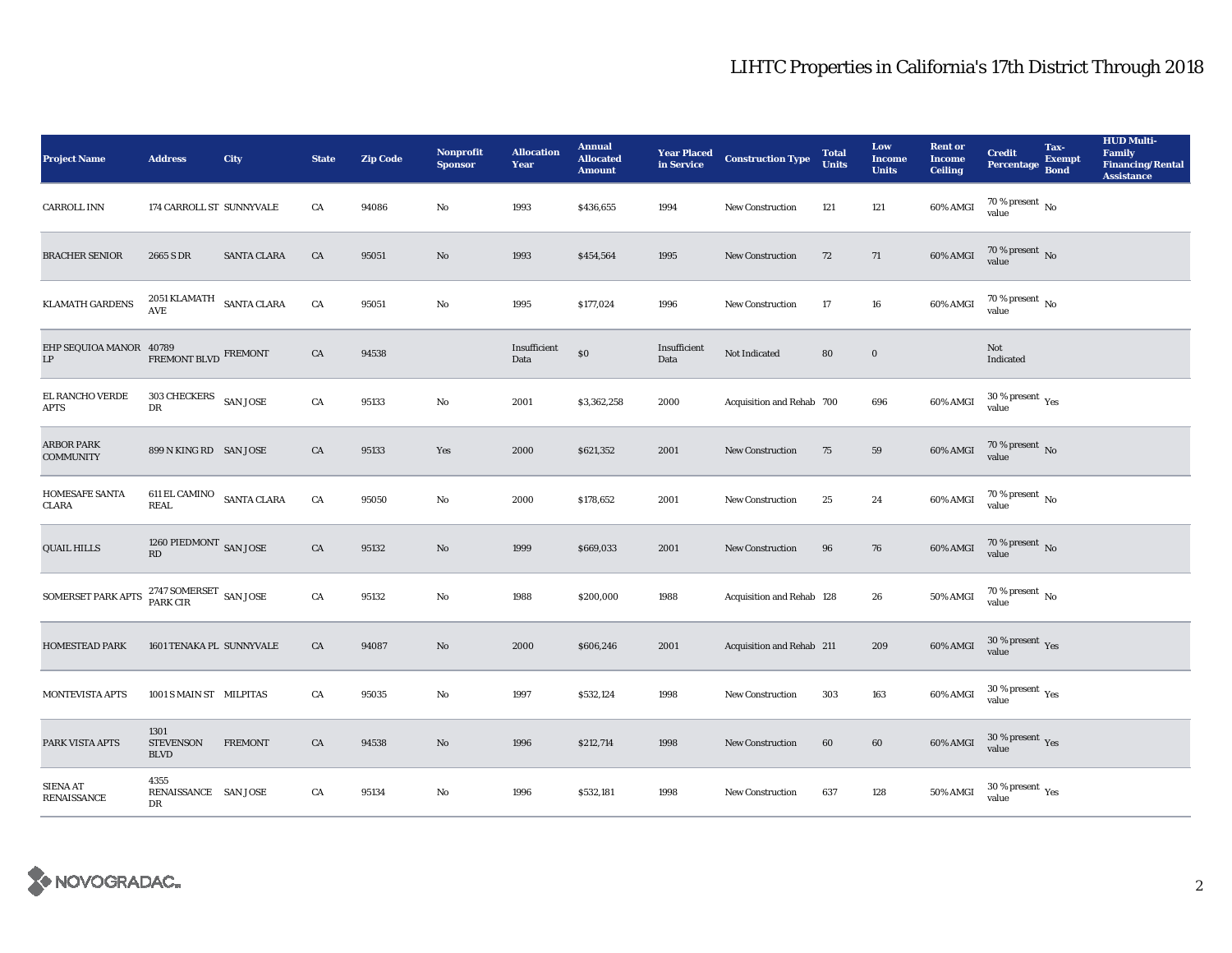| <b>Project Name</b>                                             | <b>Address</b>                                  | City             | <b>State</b> | <b>Zip Code</b> | <b>Nonprofit</b><br><b>Sponsor</b> | <b>Allocation</b><br>Year | <b>Annual</b><br><b>Allocated</b><br><b>Amount</b> | <b>Year Placed</b><br>in Service | <b>Construction Type</b>  | <b>Total</b><br><b>Units</b> | Low<br><b>Income</b><br><b>Units</b> | <b>Rent or</b><br><b>Income</b><br><b>Ceiling</b> | <b>Credit</b><br><b>Percentage</b>                    | Tax-<br><b>Exempt</b><br><b>Bond</b> | <b>HUD Multi-</b><br><b>Family</b><br><b>Financing/Rental</b><br><b>Assistance</b> |
|-----------------------------------------------------------------|-------------------------------------------------|------------------|--------------|-----------------|------------------------------------|---------------------------|----------------------------------------------------|----------------------------------|---------------------------|------------------------------|--------------------------------------|---------------------------------------------------|-------------------------------------------------------|--------------------------------------|------------------------------------------------------------------------------------|
| <b>STONEGATE APTS</b>                                           | 4401<br>RENAISSANCE SAN JOSE<br>DR              |                  | CA           | 95134           | $\mathbf{No}$                      | 1996                      | \$435,411                                          | 1998                             | <b>New Construction</b>   | 118                          | 118                                  | 60% AMGI                                          | 30 % present $\,$ $\rm Yes$<br>value                  |                                      |                                                                                    |
| <b>SUNDALE ARMS</b>                                             | $39150$ SUNDALE $$\rm{FREMONT}$$<br>DR          |                  | ${\rm CA}$   | 94538           | No                                 | 1998                      | \$282,664                                          | 1998                             | Acquisition and Rehab 132 |                              | 130                                  | 60% AMGI                                          | 30 % present $\rm\thinspace\gamma_{\rm e s}$<br>value |                                      |                                                                                    |
| <b>VILLA SAVANNAH</b><br><b>APTS</b>                            | 4501<br>RENAISSANCE SAN JOSE<br>DR              |                  | CA           | 95134           | $\mathbf{No}$                      | 1996                      | \$501,377                                          | 1998                             | <b>New Construction</b>   | 140                          | 138                                  | 60% AMGI                                          | $30\,\%$ present $\,$ Yes value                       |                                      |                                                                                    |
| THE VERANDAS                                                    | 1868 N.<br><b>CAPITOL</b><br><b>AVENUE</b>      | <b>SAN JOSE</b>  | CA           | 95132           | Yes                                | 2015                      | \$680,801                                          | 2016                             | Acquisition and Rehab 92  |                              | 91                                   | 60% AMGI                                          | 30 % present<br>value                                 |                                      | No                                                                                 |
| <b>MOULTON PLAZA</b>                                            | 1601 TENAKA PL SUNNYVALE                        |                  | CA           | 94087           | No                                 | 2003                      | \$692,448                                          | 2006                             | <b>New Construction</b>   | 66                           | 65                                   | 60% AMGI                                          | $30\,\%$ present $\,$ Yes value                       |                                      |                                                                                    |
| <b>BAYWOOD APTS -</b><br><b>FREMONT</b>                         | 4275 BAY ST                                     | <b>FREMONT</b>   | CA           | 94538           | No                                 | 2005                      | \$401,641                                          | 2006                             | Acquisition and Rehab 82  |                              | 80                                   | 60% AMGI                                          | $30\,\%$ present $\,$ Yes value                       |                                      |                                                                                    |
| <b>BELOVIDA AT</b><br><b>NEWBURY PARK</b><br><b>SENIOR APTS</b> | 1777 NEWBURY<br><b>PARK DR</b>                  | <b>SAN JOSE</b>  | CA           | 95133           | No                                 | 2009                      | \$1,504,925                                        | 2011                             | New Construction          | 184                          | 184                                  | 60% AMGI                                          | $30\,\%$ present $\,$ $_{\rm Yes}$<br>value           |                                      | No                                                                                 |
| <b>FAIR OAKS SENIOR</b><br>HOUSING                              | 690 S FAIR<br><b>OAKS AVE</b>                   | <b>SUNNYVALE</b> | CA           | 94086           | Yes                                | 2009                      | \$1,690,054                                        | 2011                             | <b>New Construction</b>   | 124                          | 123                                  | 60% AMGI                                          | $70$ % present $\,$ No $\,$<br>value                  |                                      |                                                                                    |
| <b>MAIN STREET APTS</b>                                         | 3615 MAIN ST                                    | <b>FREMONT</b>   | CA           | 94538           | Yes                                | 2009                      | \$0                                                | 2011                             | <b>New Construction</b>   | 64                           | 63                                   | 60% AMGI                                          | $70$ % present $\,$ No value                          |                                      |                                                                                    |
| MIRAMAR WAY                                                     | 3761 MIRAMAR $$\rm \,SANTA$ CLARA<br><b>WAY</b> |                  | CA           | 95051           |                                    | 2009                      | \$225,461                                          | 2011                             | Acquisition and Rehab 16  |                              | $15\,$                               | 60% AMGI                                          | <b>Both 30%</b><br>and 70%<br>present value           | Yes                                  |                                                                                    |
| <b>IRVINGTON FAMILY</b><br><b>APTS</b>                          | 4109<br>BROADMOOR FREMONT<br><b>CMN</b>         |                  | CA           | 94538           | No                                 | 2005                      | \$1,378,252                                        | 2007                             | <b>New Construction</b>   | 100                          | 99                                   | 60% AMGI                                          | $30\,\%$ present $\,$ Yes value                       |                                      |                                                                                    |
| <b>ASPEN APTS</b><br>(MILPITAS)                                 | <b>81 MIHALAKIS</b><br><b>ST</b>                | <b>MILPITAS</b>  | CA           | 95035           | No                                 | 2006                      | \$1,997,912                                        | 2008                             | New Construction          | 101                          | 100                                  | 60% AMGI                                          | $70\,\%$ present $\,$ No value                        |                                      |                                                                                    |
| <b>DEVRIES PLACE</b><br><b>SENIOR APTS</b>                      | 163 N MAIN ST MILPITAS                          |                  | CA           | 95035           |                                    | 2006                      | \$1,377,328                                        | 2008                             | <b>New Construction</b>   | 103                          | 102                                  | 60% AMGI                                          | 30 % present $\,$ $\rm Yes$<br>value                  |                                      |                                                                                    |

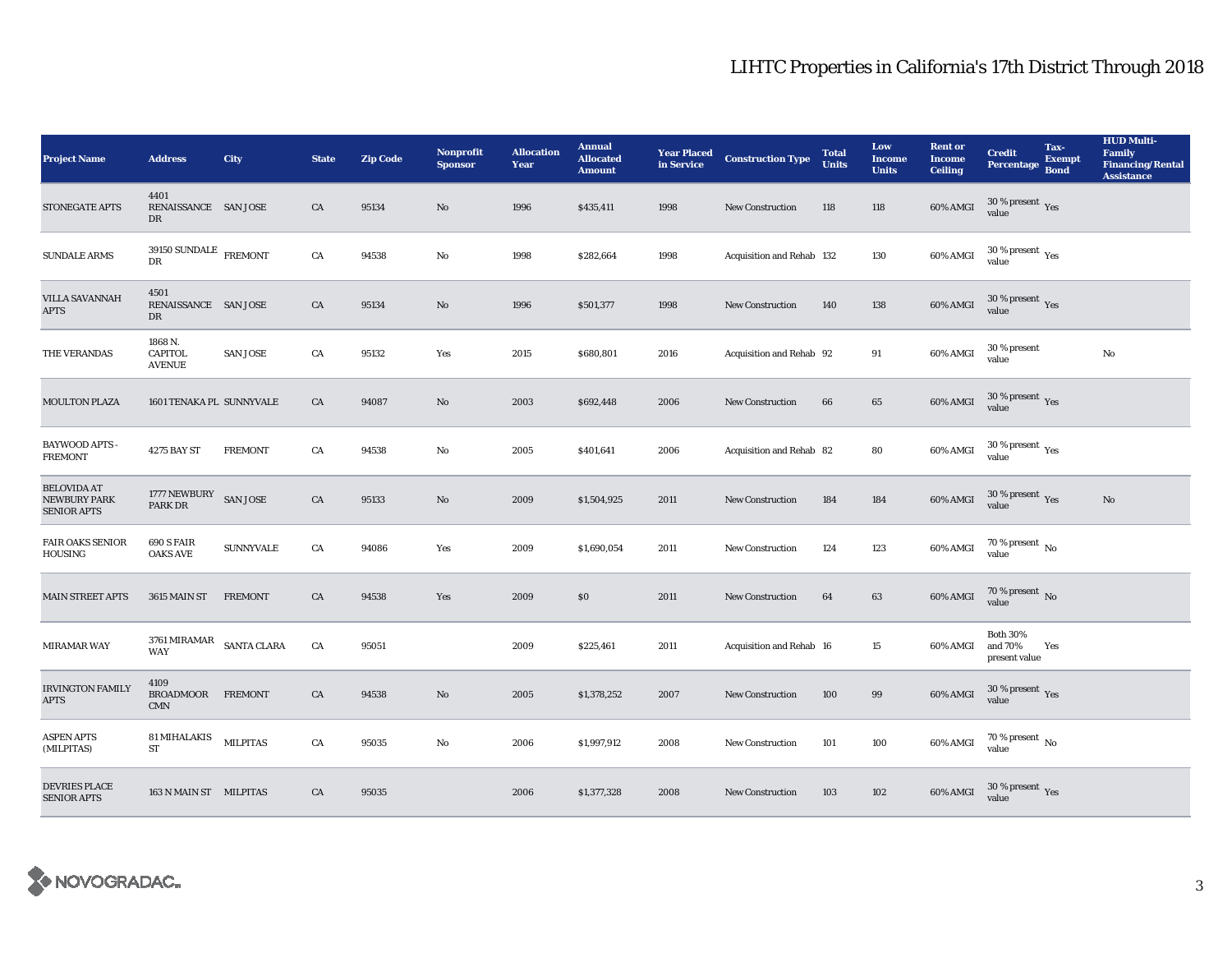| <b>Project Name</b>                               | <b>Address</b>                                      | City               | <b>State</b> | <b>Zip Code</b> | <b>Nonprofit</b><br><b>Sponsor</b> | <b>Allocation</b><br>Year | <b>Annual</b><br><b>Allocated</b><br><b>Amount</b> | <b>Year Placed<br/>in Service</b> | <b>Construction Type</b>  | <b>Total</b><br><b>Units</b> | Low<br><b>Income</b><br><b>Units</b> | <b>Rent or</b><br><b>Income</b><br><b>Ceiling</b> | <b>Credit</b><br><b>Percentage</b>              | Tax-<br><b>Exempt</b><br><b>Bond</b> | <b>HUD Multi-</b><br>Family<br><b>Financing/Rental</b><br><b>Assistance</b> |
|---------------------------------------------------|-----------------------------------------------------|--------------------|--------------|-----------------|------------------------------------|---------------------------|----------------------------------------------------|-----------------------------------|---------------------------|------------------------------|--------------------------------------|---------------------------------------------------|-------------------------------------------------|--------------------------------------|-----------------------------------------------------------------------------|
| ELENA GARDENS APTS                                | $1900$ $$\tt{LAN~JOSE}$$ $$\tt{SAN~JOSE}$$          |                    | CA           | 95132           | Yes                                | 2011                      | \$1,206,917                                        | 2012                              | Acquisition and Rehab 168 |                              | 165                                  | 60% AMGI                                          | $30$ % present $\,$ $\rm Yes$<br>value          |                                      | Yes                                                                         |
| PRESIDIO EL CAMINO<br><b>APTS</b>                 | 1490 EL<br><b>CAMINO REAL</b>                       | <b>SANTA CLARA</b> | CA           | 95050           | Yes                                | 2011                      | \$382,159                                          | 2012                              | <b>New Construction</b>   | 40                           | 39                                   | 60% AMGI                                          | $30\,\%$ present $\,$ Yes value                 |                                      | No                                                                          |
| <b>KINGS CROSSING</b>                             | 678 N KING RD SAN JOSE                              |                    | CA           | 95133           | Yes                                | 2010                      | \$0                                                | 2012                              | <b>New Construction</b>   | 94                           | $\bf{92}$                            | 60% AMGI                                          | $30$ % present $\,$ No value                    |                                      | Yes                                                                         |
| <b>CAMINO DEL REY</b>                             | 2525 EL<br><b>CAMINO REAL</b>                       | <b>SANTA CLARA</b> | CA           | 95051           | Yes                                | 2012                      | \$437,473                                          | 2013                              | New Construction          | 47                           | 47                                   | $60\%$ AMGI                                       | $30\,\%$ present $\,$ Yes value                 |                                      | $\mathbf{N}\mathbf{o}$                                                      |
| <b>BELOVIDA SANTA</b><br><b>CLARA SENIOR APTS</b> | 1820 MAIN ST SANTA CLARA                            |                    | CA           | 95050           | No                                 | 2008                      | \$353,048                                          | 2009                              | <b>New Construction</b>   | 28                           | $\bf 27$                             | $60\%$ AMGI                                       | $30\,\%$ present $\rm\thinspace_{Yes}$<br>value |                                      | No                                                                          |
| <b>ARCHSTONE</b><br>FREMONT CENTER                | 39400 CIVIC<br>CTR DR                               | <b>FREMONT</b>     | CA           | 94538           | $\mathbf{N}\mathbf{o}$             | 1999                      | \$509,446                                          | 2004                              | New Construction          | 322                          | 65                                   | <b>50% AMGI</b>                                   | $30\,\%$ present $\,\mathrm{Yes}$ value         |                                      |                                                                             |
| <b>BRIDGEWAY EAST</b>                             | 4145 BAY ST                                         | <b>FREMONT</b>     | CA           | 94538           | Yes                                | 2003                      | \$210,271                                          | 2005                              | <b>New Construction</b>   | 18                           | $18\,$                               | 60% AMGI                                          | $70$ % present $\,$ No value                    |                                      |                                                                             |
| FREMONT OAK<br><b>GARDENS</b>                     | 2681 DRISCOLL FREMONT<br>$\mathbf{R}\mathbf{D}$     |                    | CA           | 94539           | No                                 | 2003                      | \$482,963                                          | 2005                              | New Construction          | 51                           | 49                                   | 60% AMGI                                          | $30\,\%$ present $\,\mathrm{Yes}$ value         |                                      |                                                                             |
| <b>GLENVIEW APTS</b>                              | $4400$ CENTRAL $\_$ FREMONT<br>$\operatorname{AVE}$ |                    | CA           | 94536           | No                                 | 2004                      | \$387,281                                          | 2005                              | Acquisition and Rehab 71  |                              | 70                                   | 60% AMGI                                          | $30\,\%$ present $\,\mathrm{Yes}$ value         |                                      |                                                                             |
| REDWOOD LODGE                                     | 40767<br>FREMONT BLVD FREMONT                       |                    | CA           | 94538           | Yes                                | 2012                      | \$154,459                                          | 2013                              | Acquisition and Rehab 24  |                              | 23                                   | 60% AMGI                                          | $30\,\%$ present $\,\mathrm{Yes}$ value         |                                      | Yes                                                                         |
| <b>VILLA GARCIA (SAN</b><br>JOSE)                 | 7213<br>CLARENDON ST $\,$ SAN JOSE                  |                    | CA           | 95129           | Yes                                | 2012                      | \$867,020                                          | 2013                              | Acquisition and Rehab 80  |                              | 79                                   | 60% AMGI                                          | $30\,\%$ present $\,\mathrm{Yes}$ value         |                                      | Yes                                                                         |
| CENTURY VILLAGE<br><b>APTS</b>                    | 41299 PASEO<br>PADRE PKWY                           | <b>FREMONT</b>     | CA           | 94539           | Yes                                | 2012                      | \$760,169                                          | 2013                              | Acquisition and Rehab 99  |                              | 99                                   | $60\%$ AMGI                                       | $30\,\%$ present $\,\mathrm{Yes}$ value         |                                      | $\mathbf{No}$                                                               |
| <b>GARLAND PLAZA</b>                              | 662 GARLAND<br>AVE                                  | <b>SUNNYVALE</b>   | CA           | 94086           | Yes                                | 2012                      | \$363,480                                          | 2013                              | Acquisition and Rehab 19  |                              | 19                                   | 60% AMGI                                          | $70\,\%$ present $_{\rm{No}}$                   |                                      | No                                                                          |